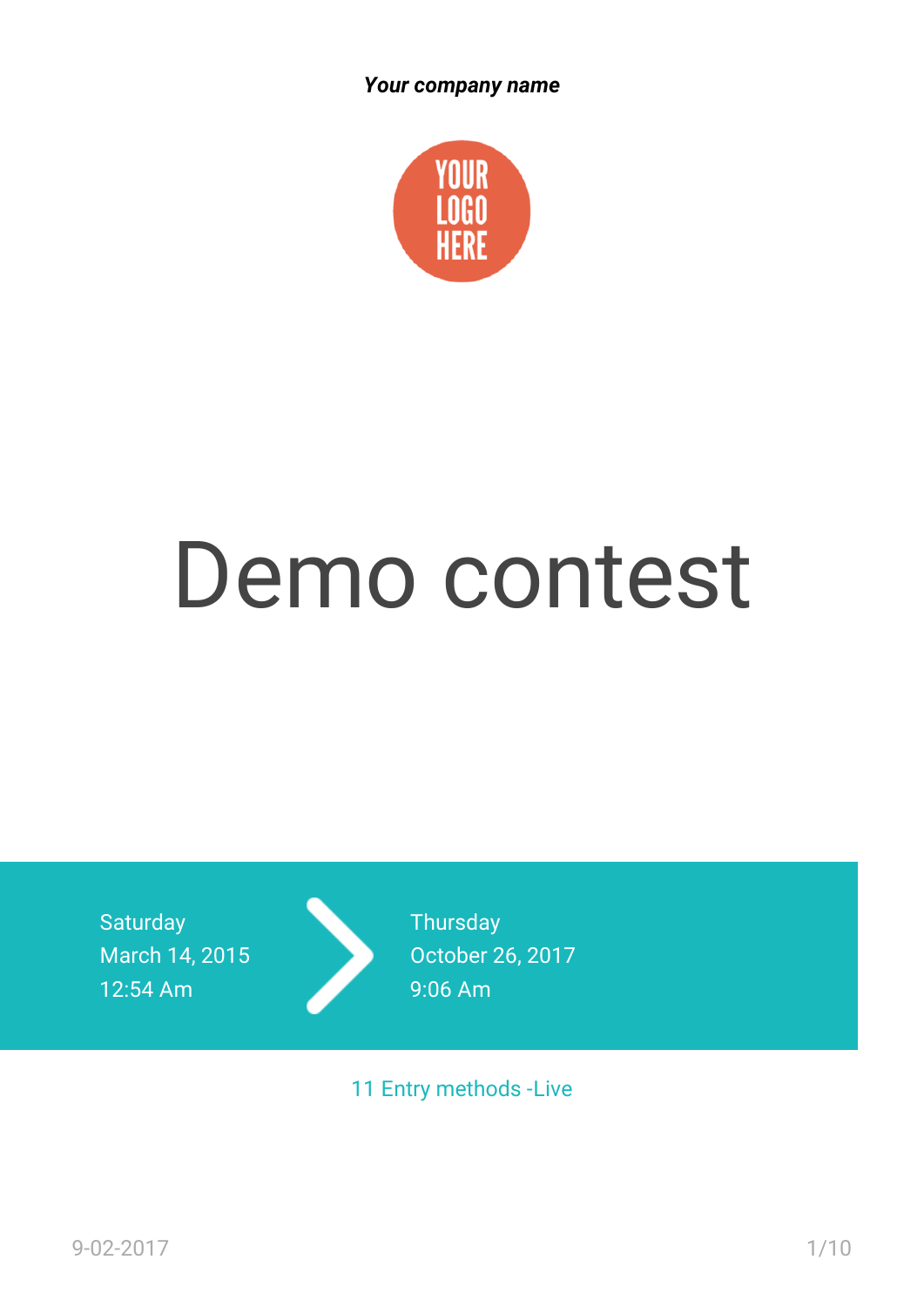### Contest Summary

625 Contest Views

0 Contest Entries

76 Unique Contest Views

0 Unique Contest Entries

## Device Summary

602 Desktop Views

3 Tablet Views

19 Mobile Views

Average Time On Contest: 178 Seconds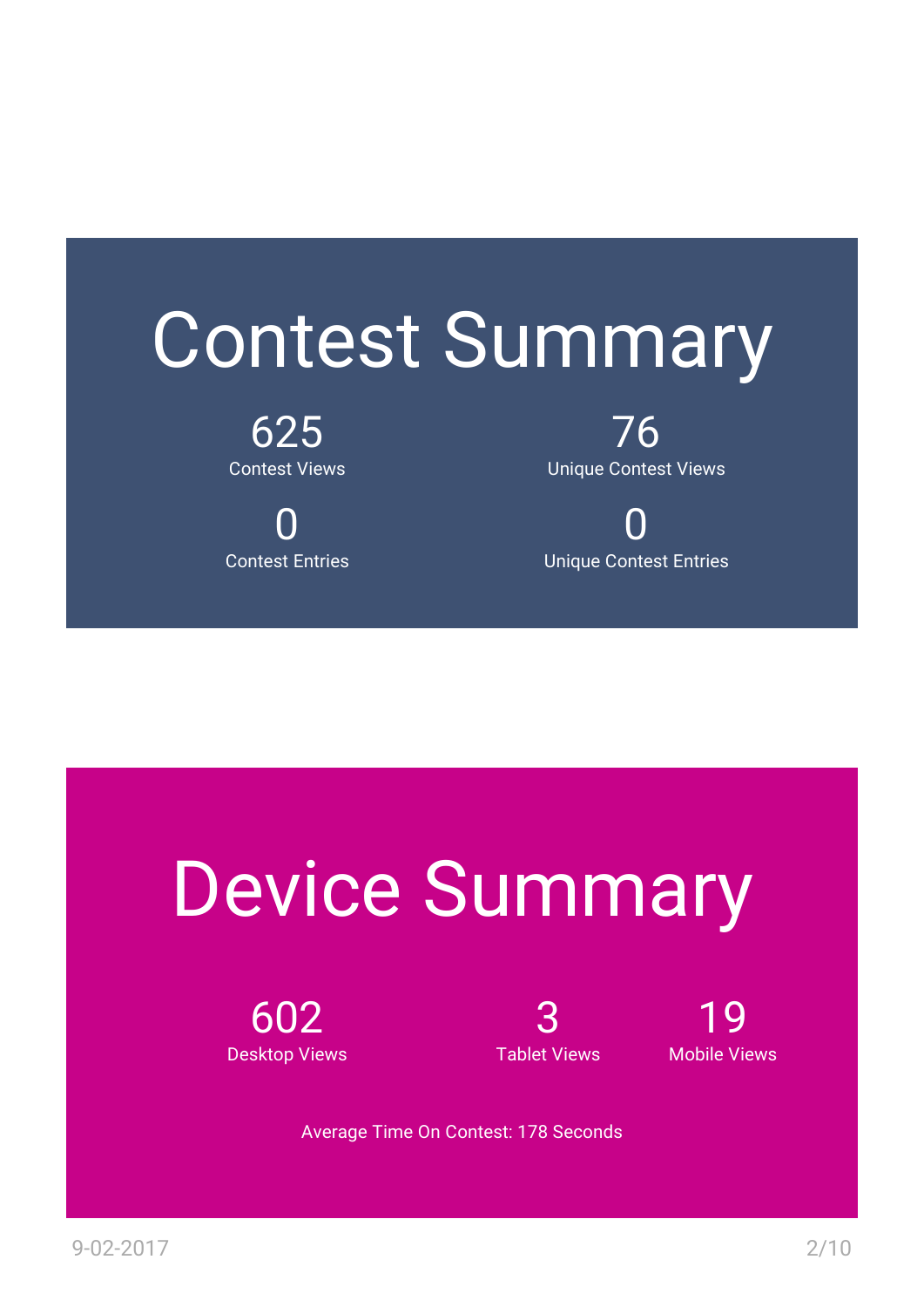#### Top contestants

| Contestant                                         | Points         |
|----------------------------------------------------|----------------|
| Ivana Stats (Ivanastats@rewardsfuel.com)           | 5              |
| Kanye Getmyentry (Kanyegetmyentry@rewardsfuel.com) | 5              |
| Tesla Tester (Teslatester@rewardsfuel.com)         | 5              |
| Bob Farley (Bobfarley@rewardsfuel.com)             | $\overline{4}$ |
| Fredie Fumbles (Freediefumbles@rewardsfuel.com)    | 3              |
| Testalot Test (Nada@rewardsfuel.com)               | 2              |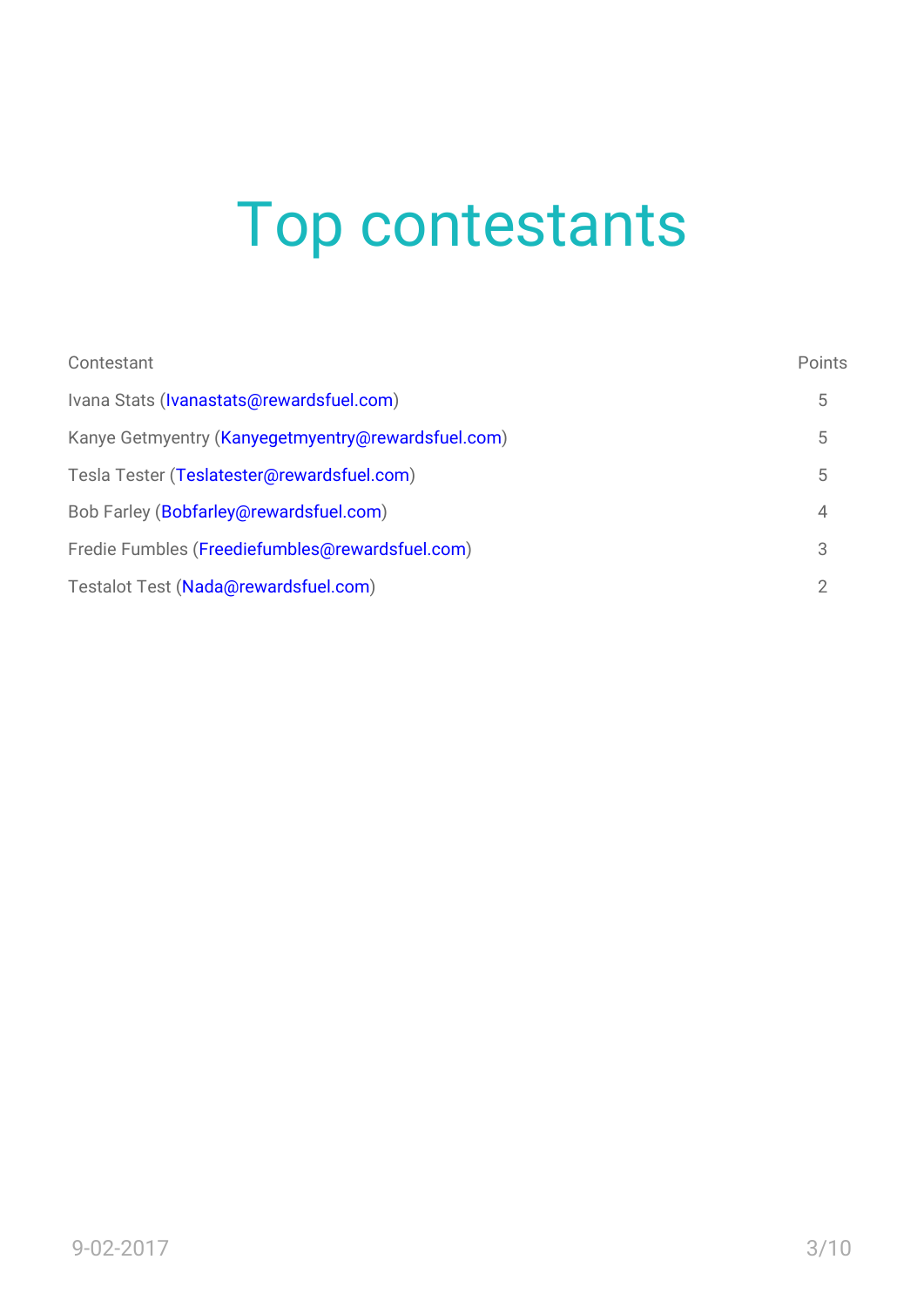

#### **Contest influencers**



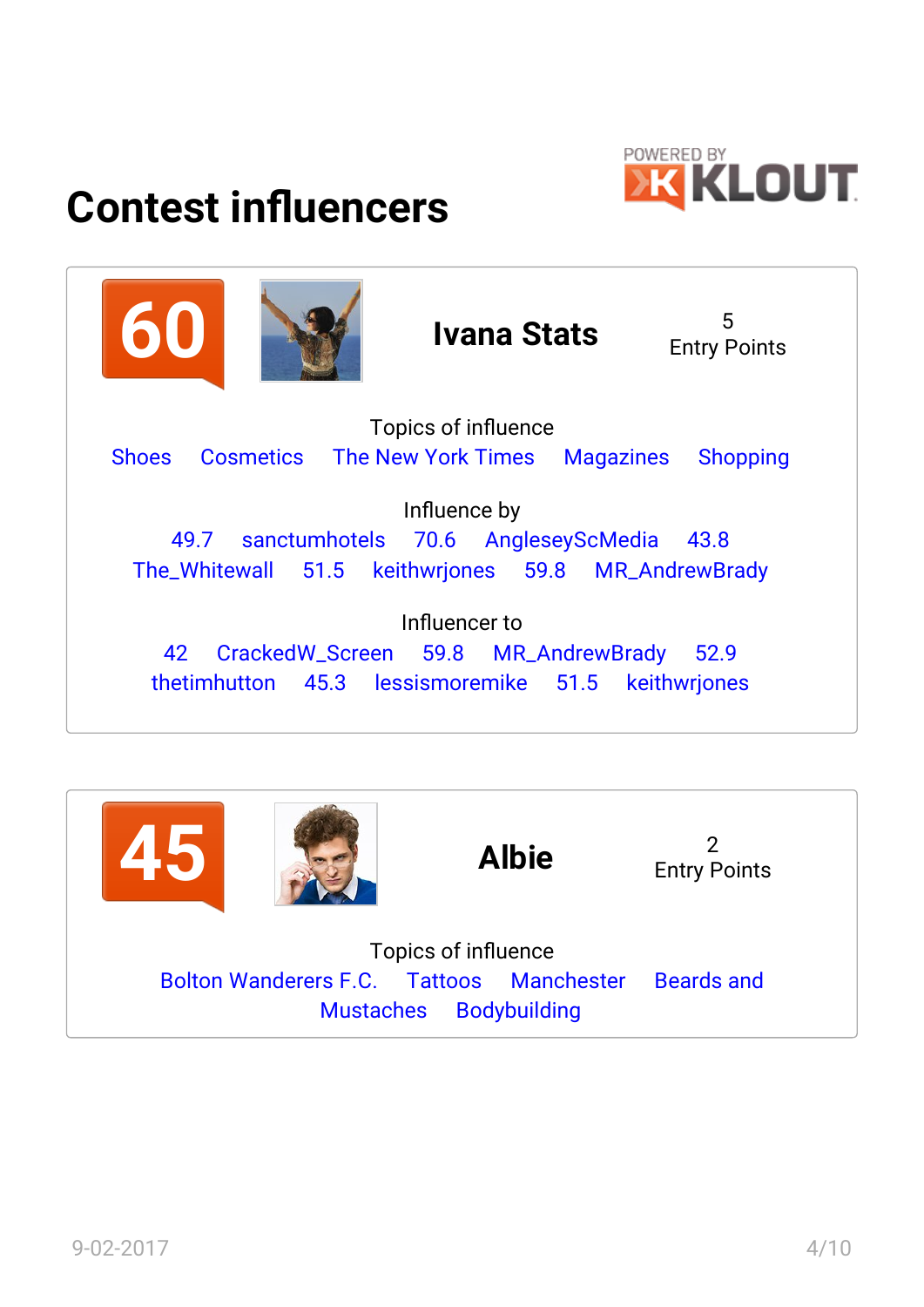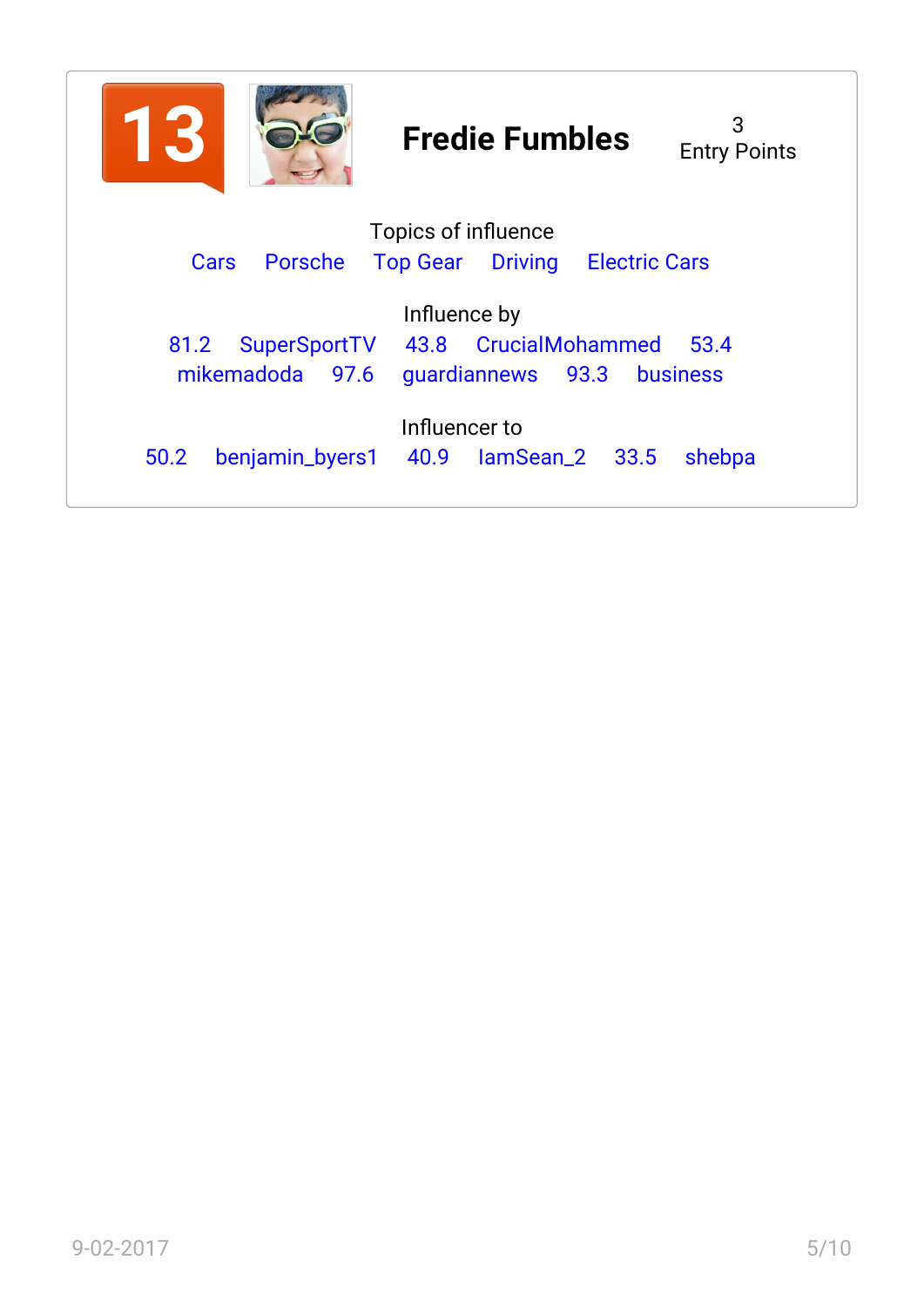#### Entry method summary

| <b>Entry Method</b>            | <b>Entries Points</b> | <b>Entries</b> |
|--------------------------------|-----------------------|----------------|
| <b>Newsletter Entry</b>        |                       |                |
| <b>Newsletter Entry</b>        | U                     |                |
| <b>Viral Share Entry</b>       | 0                     | 0              |
| <b>Newsletter Entry</b>        | 0                     | O              |
| <b>Viral Share Entry</b>       | 0                     | O              |
| <b>Facebook Like Entry</b>     | 0                     | U              |
| <b>Retweet Entry</b>           | 0                     | $\cup$         |
| <b>Twitter Follow Entry</b>    | 4                     | 4              |
| <b>Youtube Subscribe Entry</b> | 0                     | U              |
| <b>Question Entry</b>          | 0                     | U              |
| <b>Instagram Follow Entry</b>  | 4                     |                |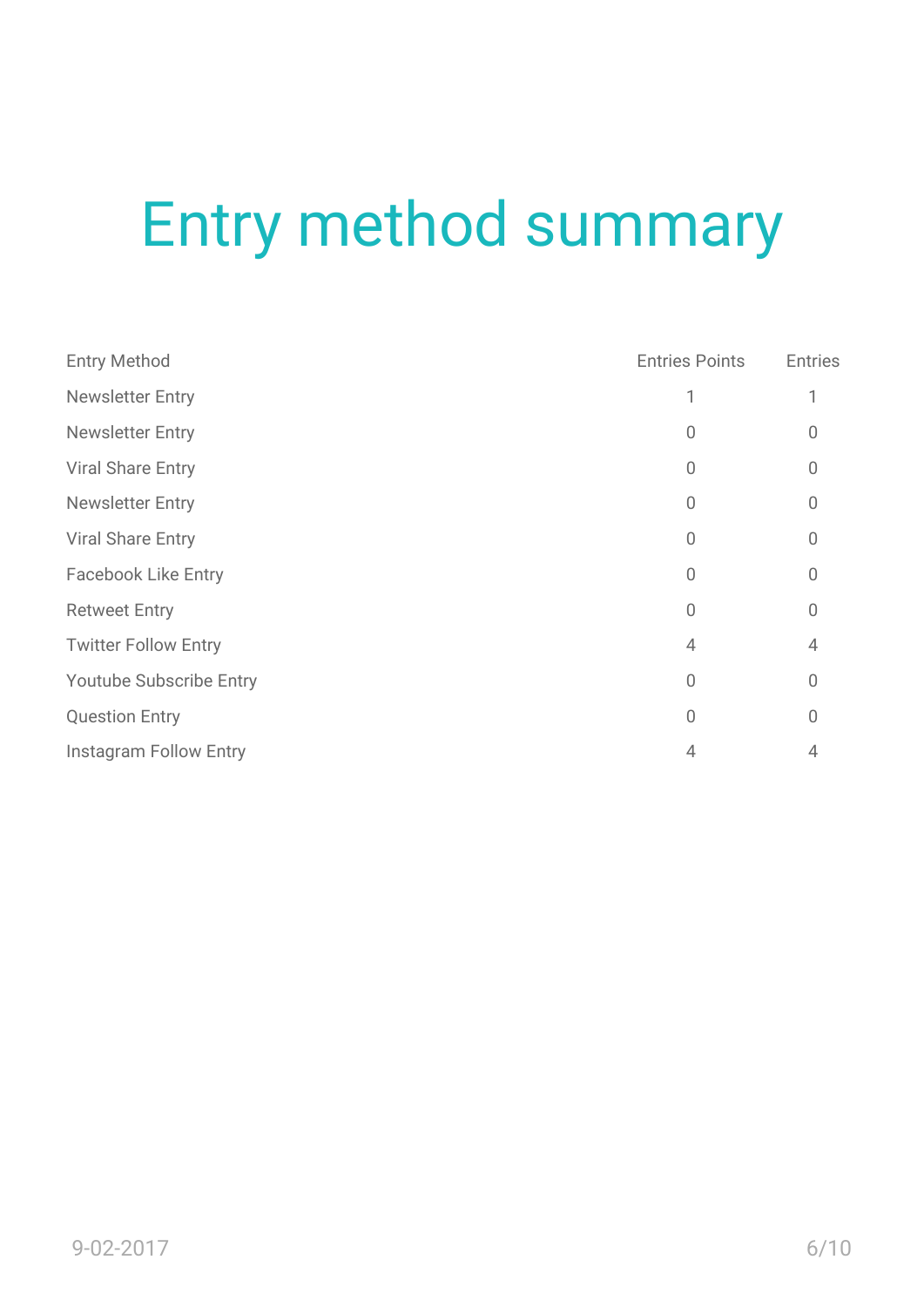#### Contestant demographics



| Audience     | <b>Visits</b> |
|--------------|---------------|
| Male 25-34   | 622           |
| Male 35-44   | 605           |
| Male 18-24   | 374           |
| Male 45-54   | 342           |
| Female 25-34 | 322           |
| Female 35-44 | 288           |
| Female 18-24 | 188           |
| Female 45-54 | 183           |
| Male 55-64   | 153           |
| Female 55-64 | 131           |
| Male 65+     | 70            |
| Female 65+   | 38            |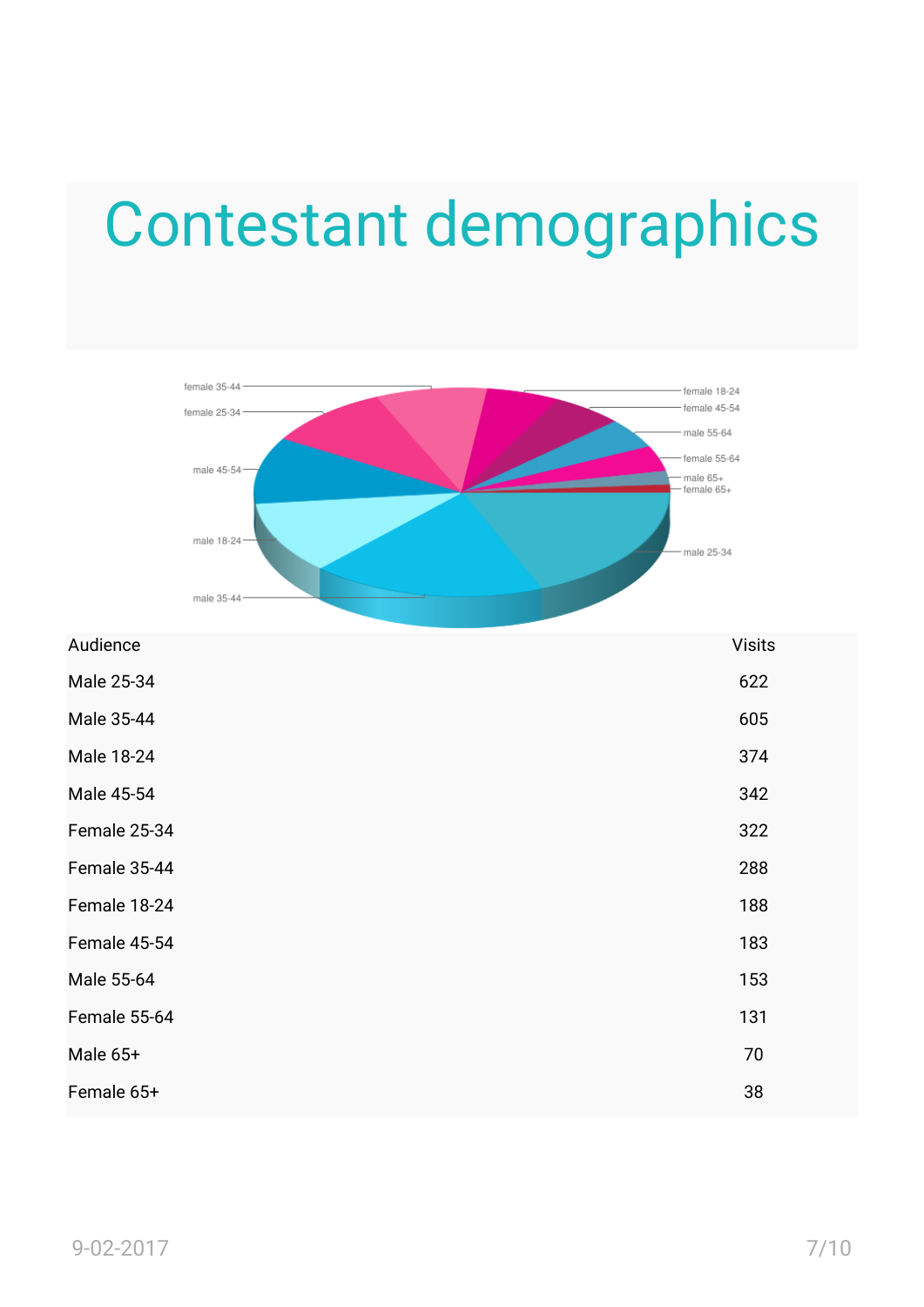#### Top locations



#### Google

Map data ©2017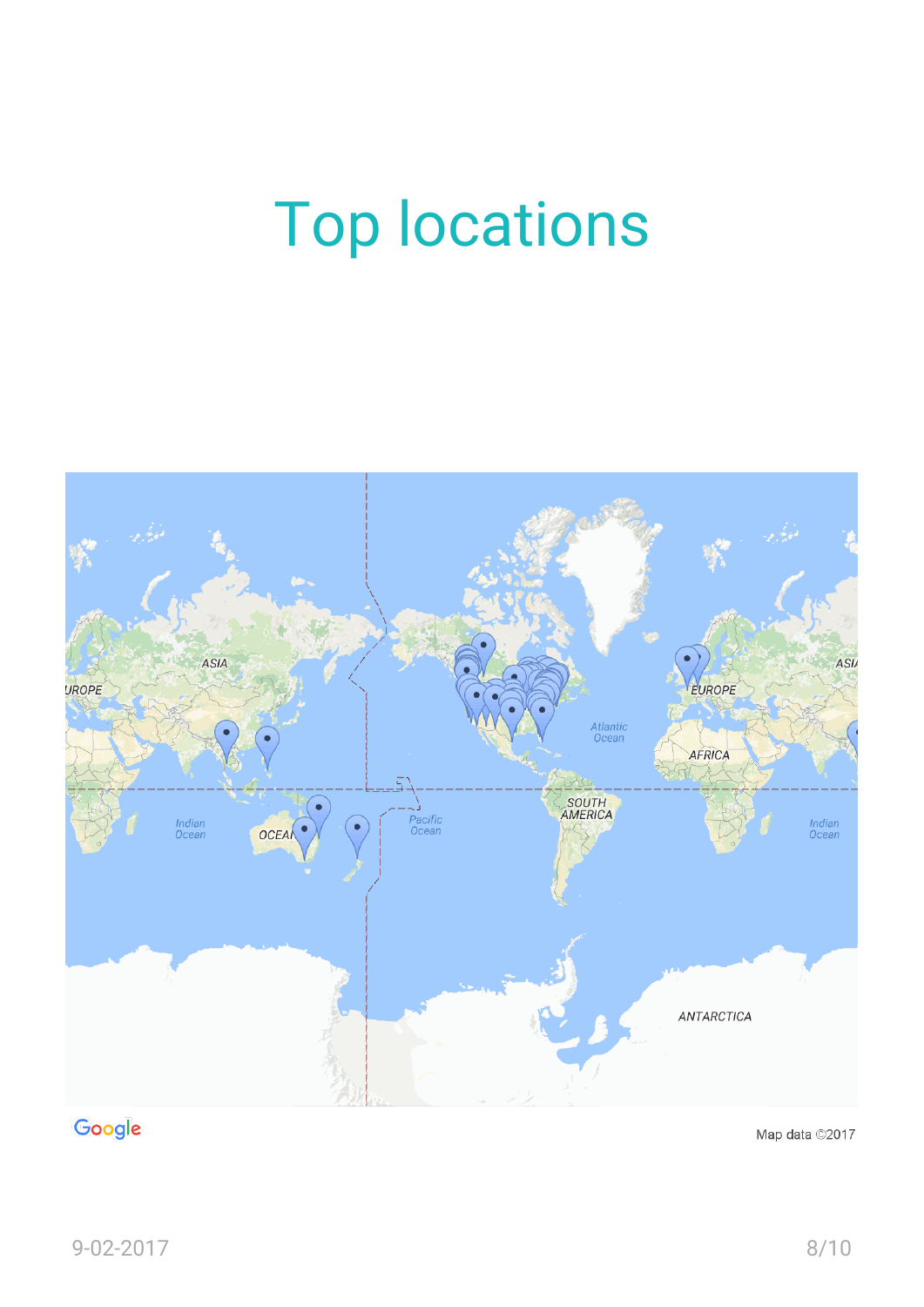#### Top locations

United States Washington United States **Oregon** United States California United States California United States **Virginia** Bangladesh (Not Set) (Not Set) 8 United States Washington United States Washington United States Michigan United States Washington United States **Texas** United States Texas United States **Oregon** United States **Oregon** United States New Mexico New Zealand **Auckland** United States **Oregon** United States New Mexico United States Maryland United States **Illinois** United States **Florida** United States **Delaware** Pike Creek 3

Canada British Columbia Philippines Central Visayas

| Country     | Region                  | City                  | <b>Visits</b>  |
|-------------|-------------------------|-----------------------|----------------|
| Canada      | <b>British Columbia</b> | Vancouver             | 57             |
| ited States | Washington              | Port Orchard          | 20             |
| ited States | Oregon                  | Portland              | 19             |
| ited States | California              | San Jose              | 16             |
| hilippines  | <b>Central Visayas</b>  | Cebu City             | 15             |
| ited States | California              | <b>Menlo Park</b>     | 9              |
| ited States | Virginia                | <b>Brambleton</b>     | 8              |
| angladesh   | (Not Set)               | (Not Set)             | 8              |
| ited States | Washington              | Silverdale            | 8              |
| ited States | Washington              | Seattle               | $\overline{7}$ |
| ited States | Michigan                | Detroit               | $\overline{7}$ |
| ited States | Washington              | Vancouver             | 5              |
| ited States | Texas                   | Plano                 | $\overline{4}$ |
| ited States | <b>Texas</b>            | <b>New Braunfels</b>  | $\overline{4}$ |
| ited States | Oregon                  | <b>Beaverton</b>      | $\overline{4}$ |
| ited States | Oregon                  | Oak Grove             | $\overline{4}$ |
| ited States | <b>New Mexico</b>       | Las Cruces            | $\overline{4}$ |
| w Zealand   | Auckland                | Auckland              | $\overline{4}$ |
| Canada      | Ontario                 | <b>Bracebridge</b>    | $\overline{4}$ |
| ited States | Oregon                  | Oregon City           | $\sqrt{3}$     |
| ited States | <b>New Mexico</b>       | Albuquerque           | 3              |
| ited States | Maryland                | <b>Lexington Park</b> | 3              |
| ited States | <b>Illinois</b>         | Chicago               | 3              |
| ited States | Florida                 | Miami                 | 3              |
|             |                         |                       |                |